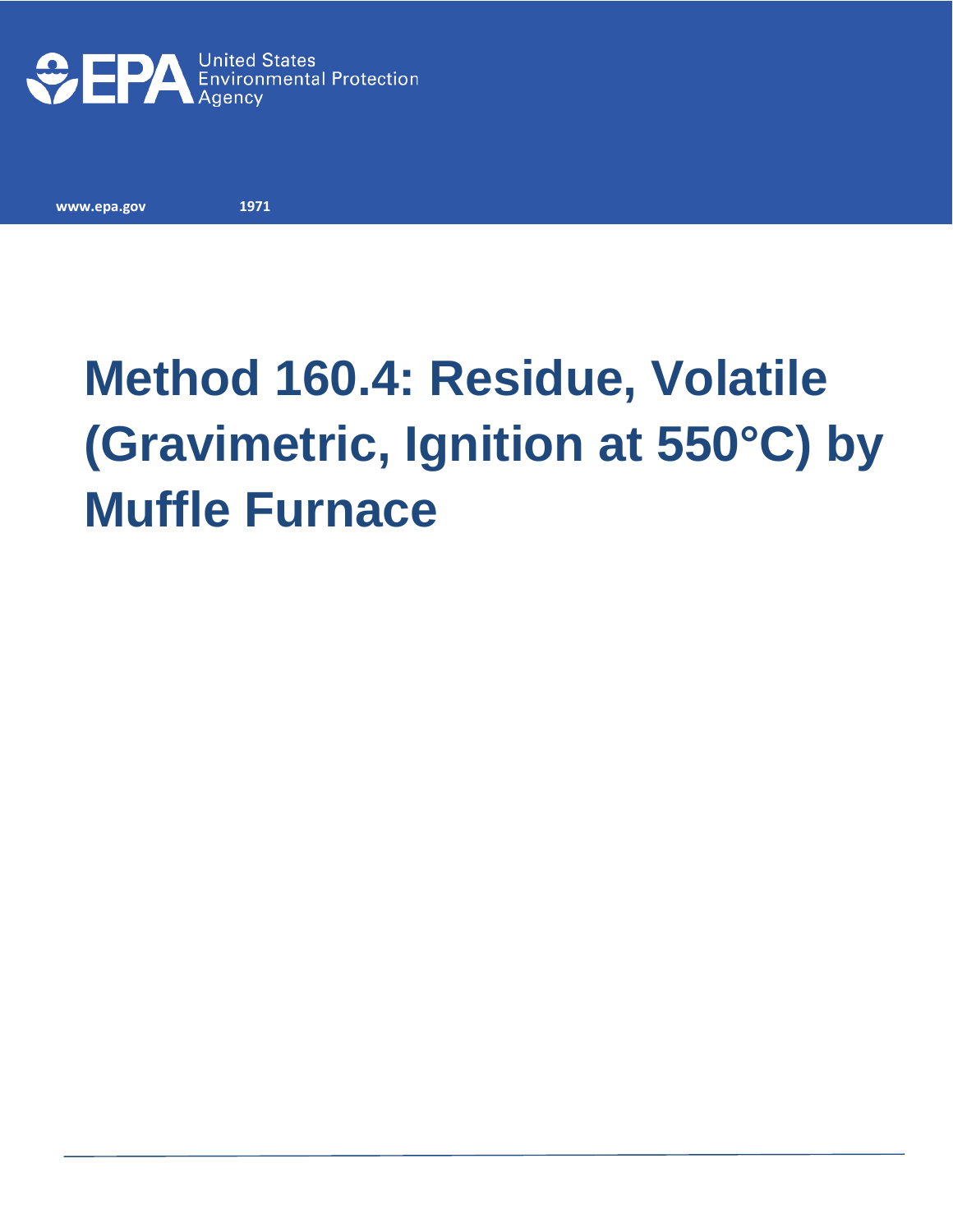| <b>METHOD</b> #: 160.4  | Approved for NPDES (Issued 1971)                              |
|-------------------------|---------------------------------------------------------------|
| <b>TITLE:</b>           | Residue, Volatile (Gravimetric, Ignition at 550°C)            |
| <b>ANALYTE:</b>         | Residue , Volatile                                            |
| <b>INSTRUMENTATION:</b> | Muffle Furnace                                                |
| <b>STORET No.</b>       | Total - 00505<br>Non-Filterable - 00535<br>Filterable - 00520 |

- 1.0 Scope and Application
	- 1.1 This method determines the weight of solid material combustible at  $550^{\circ}$ C.<br>1.2 The test is useful in obtaining a rough approximation of the amount of org.
	- The test is useful in obtaining a rough approximation of the amount of organic matter present in the solid fraction of sewage, activated sludge, industrial wastes, or bottom sediments.
- 2.0 Summary of Method
	- 2.1 The residue obtained from the determination of total, filterable or non-filterable residue is ignited at 550°C in a muffle furnace. The loss of weight on ignition is reported as mg/L volatile residue.
- 3.0 Comments
	- 3.1 The test is subject to many errors due to loss of water of crystallization, loss of volatile organic matter prior to combustion, incomplete oxidation of certain complex organics, and decomposition of mineral salts during combustion.
	- 3.2 The results should not be considered an accurate measure of organic carbon in the sample, but may be useful in the control of plant operations.
	- 3.3 The principal source of error in the determination is failure to obtain a representative sample.
- 4.0 Sample Handling and Preservation
	- 4.1 Preservation of the sample is not practical; analysis should begin as soon as possible. Refrigeration or icing to 4°C, to minimize microbiological decomposition of solids is recommended.
- 5.0 Precision and Accuracy
	- 5.1 A collaborative study involving three laboratories examining four samples by means of ten replicates showed a standard deviation of  $\pm$  11 mg/L at 170 mg/L volatile residue concentration.